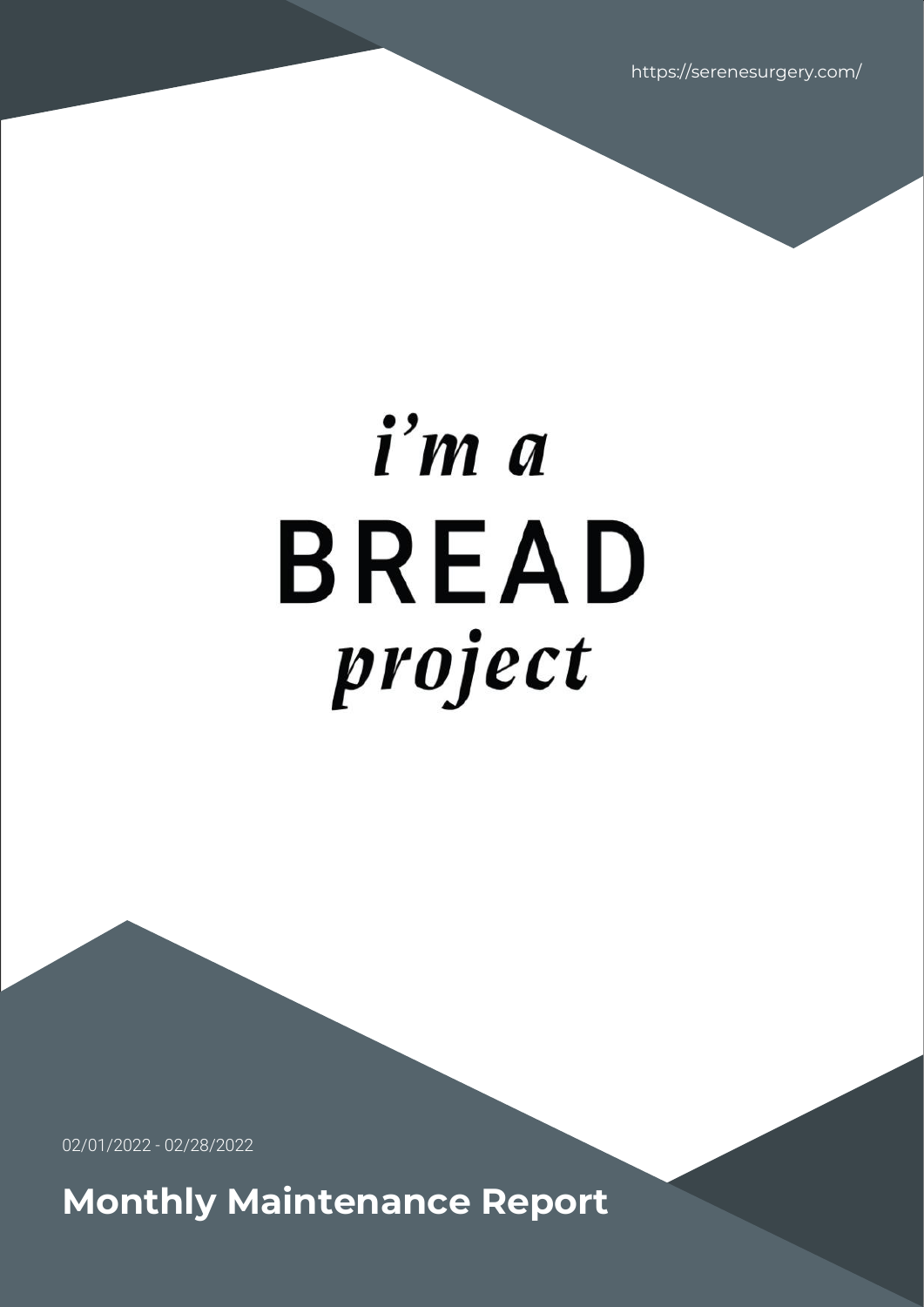# **BREAD**

At BREAD, we protect and maintain your website so that you and your business can win. As a business owner, you have too much on your plate to waste time concerned with whether-or-not your site is functioning properly. Time is precious and our maintenance can give you the peace of mind you need to focus on your business.

The following maintenance report contains the data from key categories relevant to website operation and performance. With your current PLUS Package subscription, we provide several services in order to maintain stability within your website performance. Within this report, you'll find simplified information about your website's updates, security, history, performance, and analytics that can help you discern where you are and drive your future growth.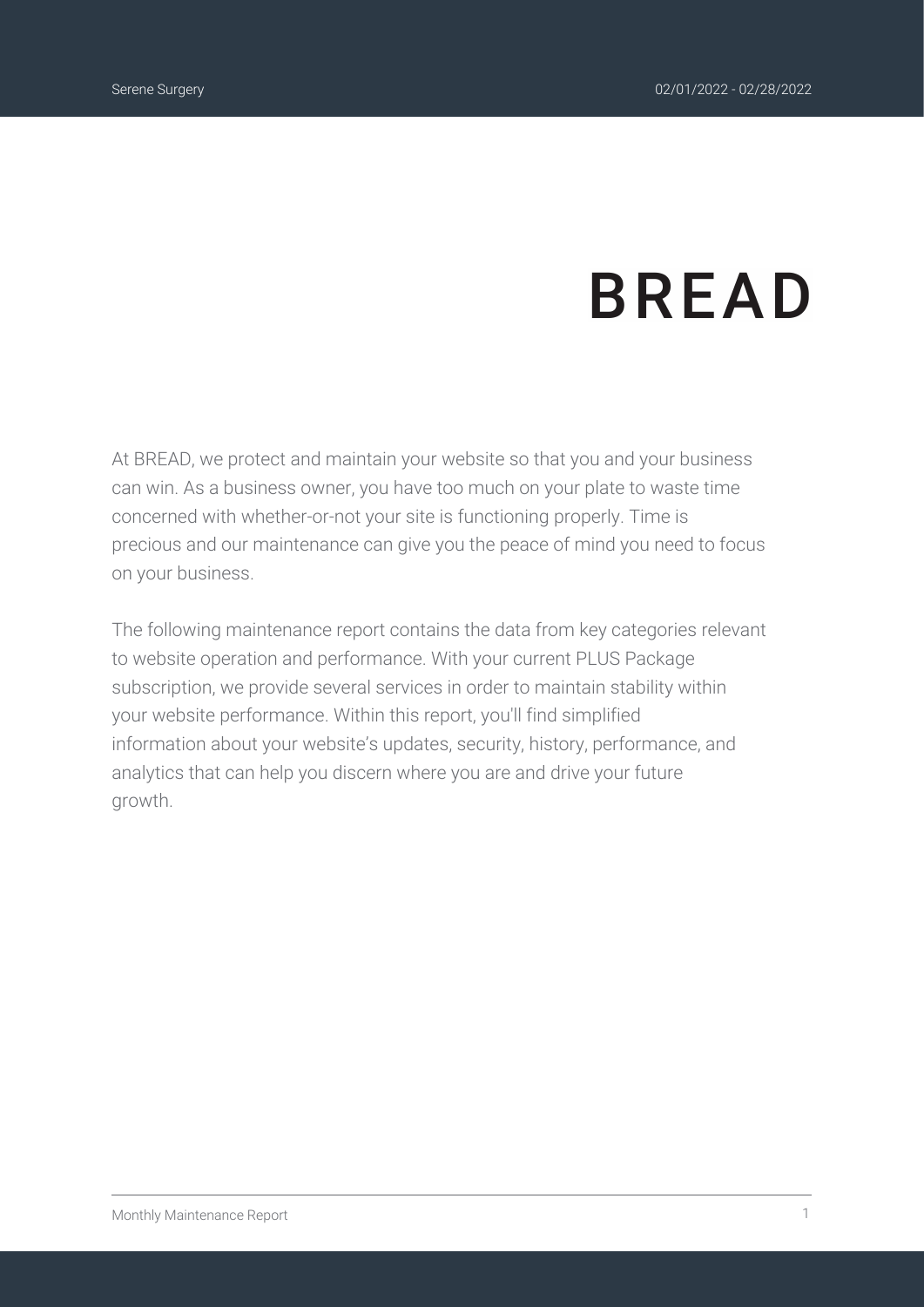### **OVERVIEW**



Website: https://serenesurgery.com/ IP Address: 34.105.30.128 WordPress Version: 5.8.3



### **BACKUPS**

Backups created: 92; Latest one on: 03/01/2022 13:38



### **UPDATES**

Updates performed: 6



### **UPTIME**

Overall uptime: 100.000%



### **ANALYTICS**

Pageviews: 927; Site sessions: 470



#### **SECURITY**

Your website is safe



#### **PERFORMANCE**

PageSpeed score: 91; YSlow score: 89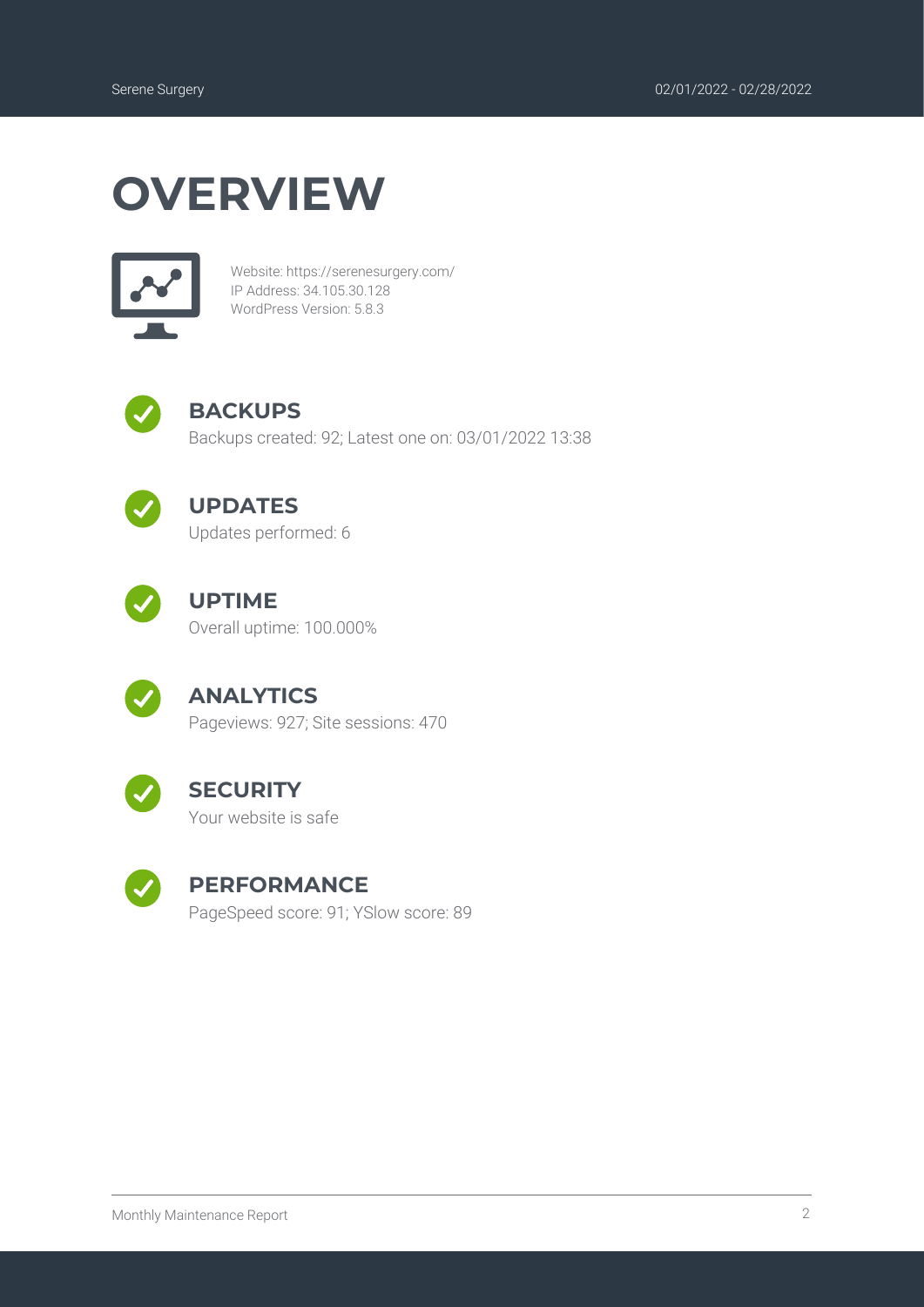Active Plugins 12

 $\bf (i)$ 



*02/01/2022 to 02/28/2022*

Backups created: **29** Total backups available: **92**

### LATEST BACKUPS





Backup size 259.16MB



Published posts 1

WordPress version 5.8.3

W

Active Theme Creative Bread Studio

i,



Approved comments 1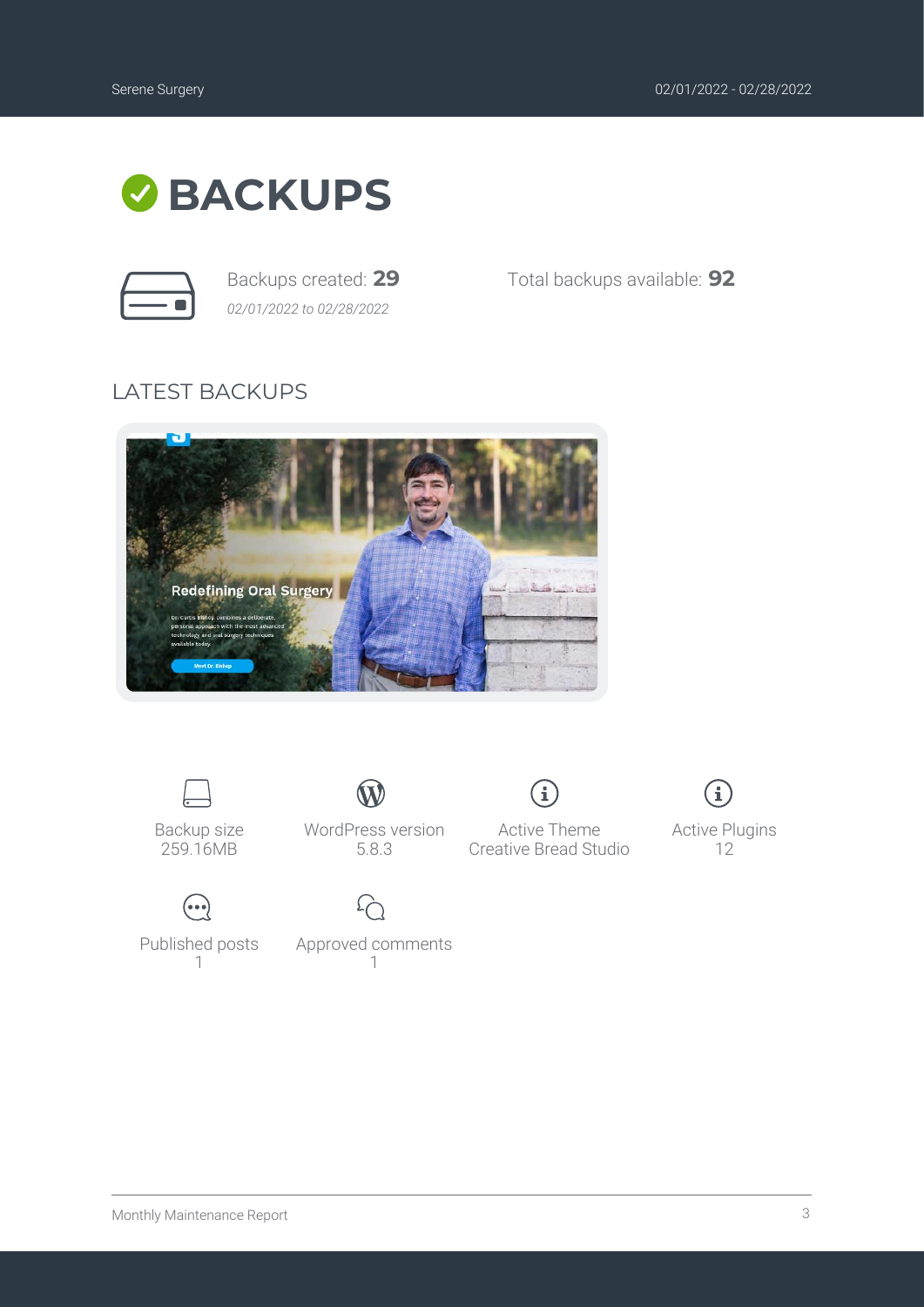### **UPDATES**



Total updates performed: **6** *02/01/2022 to 02/28/2022*

### OVERVIEW

Plugin updates

**4**

**2** Theme updates

### UPDATES HISTORY

| Plugin name                      | Plugin version |               | Date                      |            |
|----------------------------------|----------------|---------------|---------------------------|------------|
| Yoast SEO                        | 17.4           | $\rightarrow$ | 18.0                      | 02/04/2022 |
| <b>WPForms</b>                   | 1.7.0          | $\rightarrow$ | 1.7.2.2                   | 02/04/2022 |
| Use Any Font                     |                |               | $6.1.7 \rightarrow 6.2.1$ | 02/04/2022 |
| <b>PublishPress Capabilities</b> | 2.3.2          | →             | 2.3.4                     | 02/04/2022 |

| Theme name               | Theme version    |  | Date  |            |
|--------------------------|------------------|--|-------|------------|
| <b>Twenty Twenty-One</b> | $14 \rightarrow$ |  | - 1.5 | 02/04/2022 |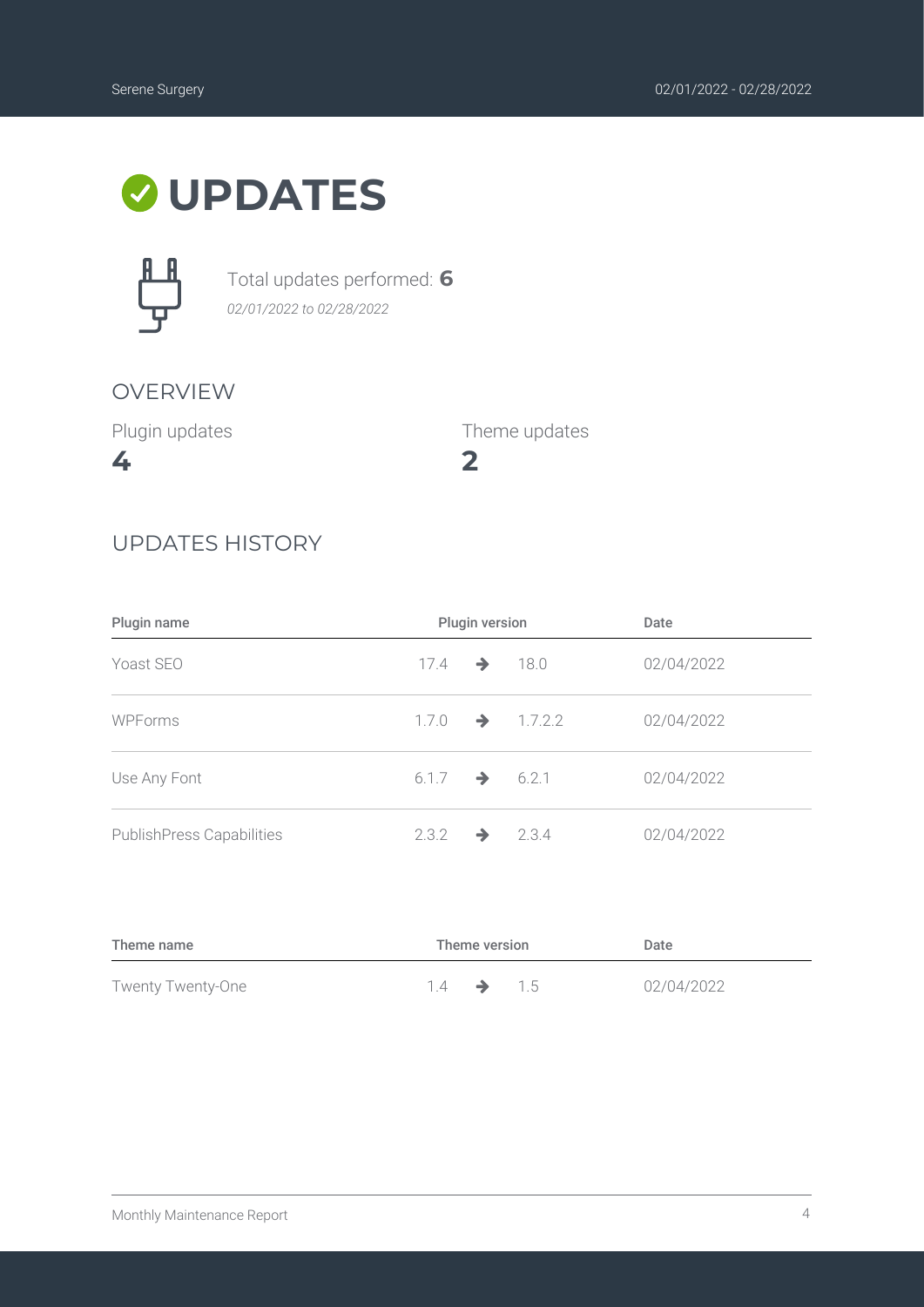### UPDATES HISTORY

| Theme name | Theme version        |  | Date   |            |
|------------|----------------------|--|--------|------------|
| Divi       | $4.12.0 \rightarrow$ |  | 4.14.7 | 02/04/2022 |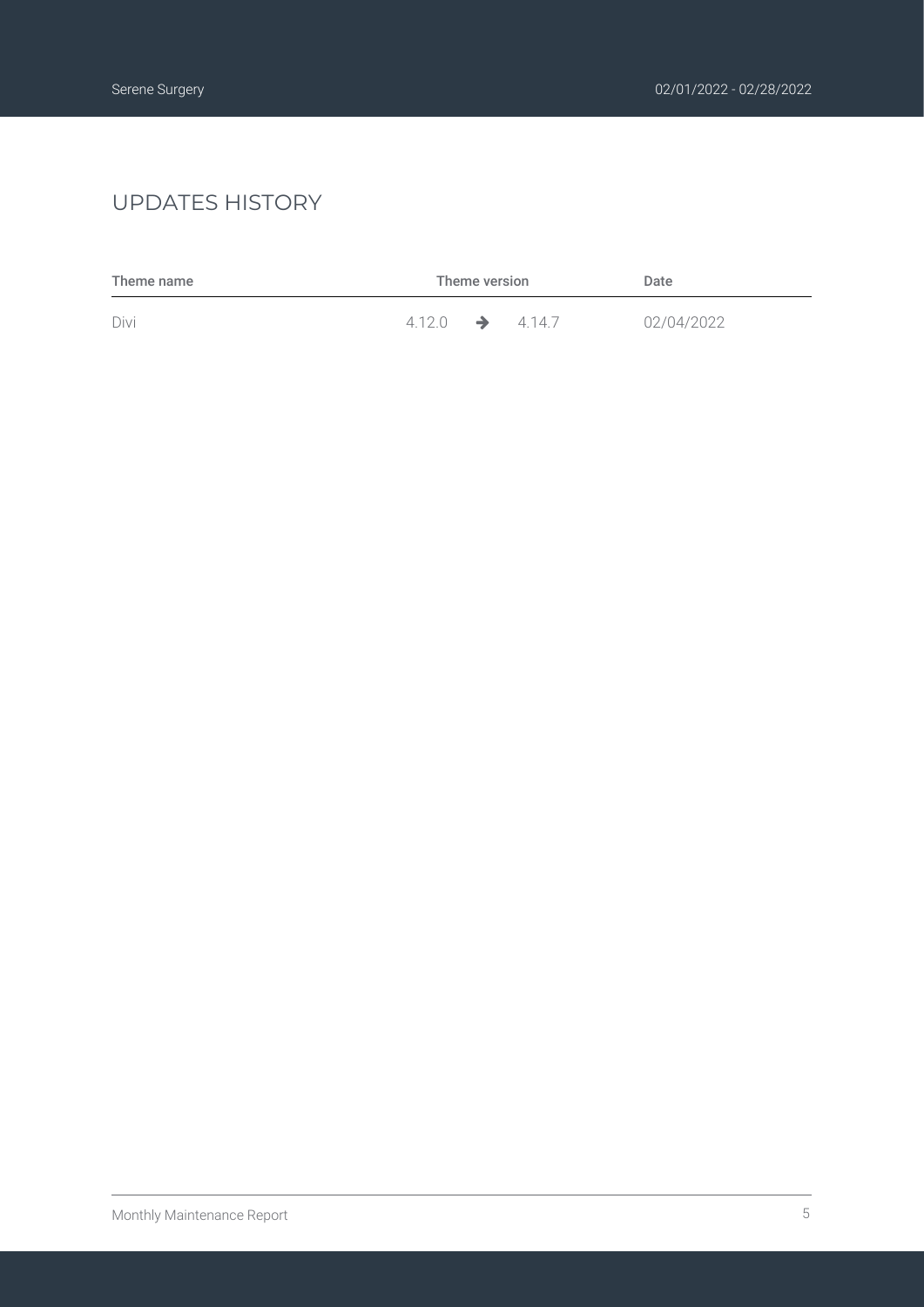### **UPTIME**



Up for: **116d 11h** Overall Uptime: **100.000%**

### OVERVIEW

last 24 hours

**100%**

**100%** last 7 days last 30 days

**100%**

UPTIME HISTORY

| Event | Date       | Reason                          | <b>Duration</b> |
|-------|------------|---------------------------------|-----------------|
| UP    | 11/04/2021 | $\hspace{0.1mm}-\hspace{0.1mm}$ | 116d 11h        |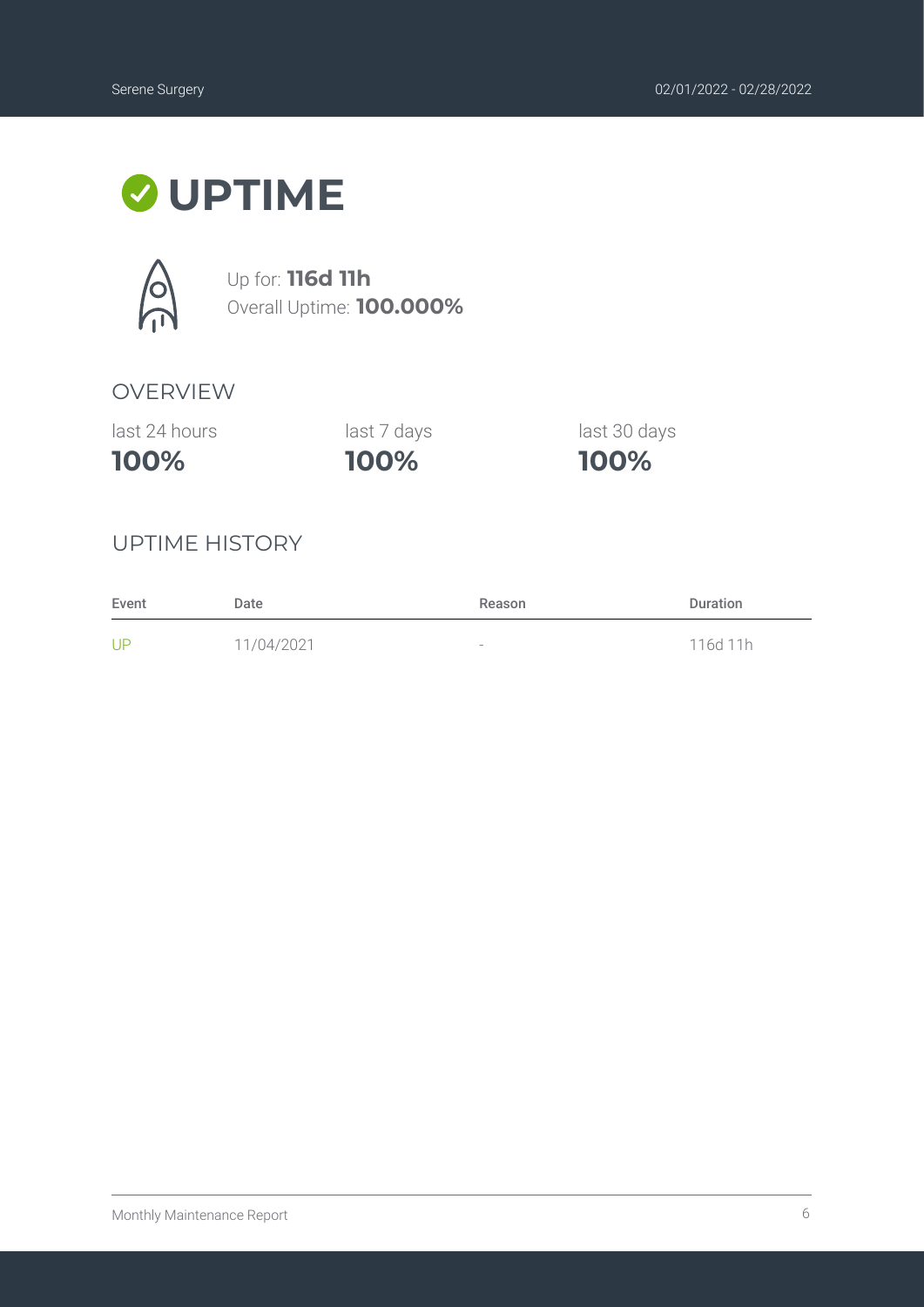



Traffic up by: **40%** *02/01/2022 to 02/28/2022*

#### OVERVIEW





**01m:17s** Session duration  $\blacktriangledown$  -20%

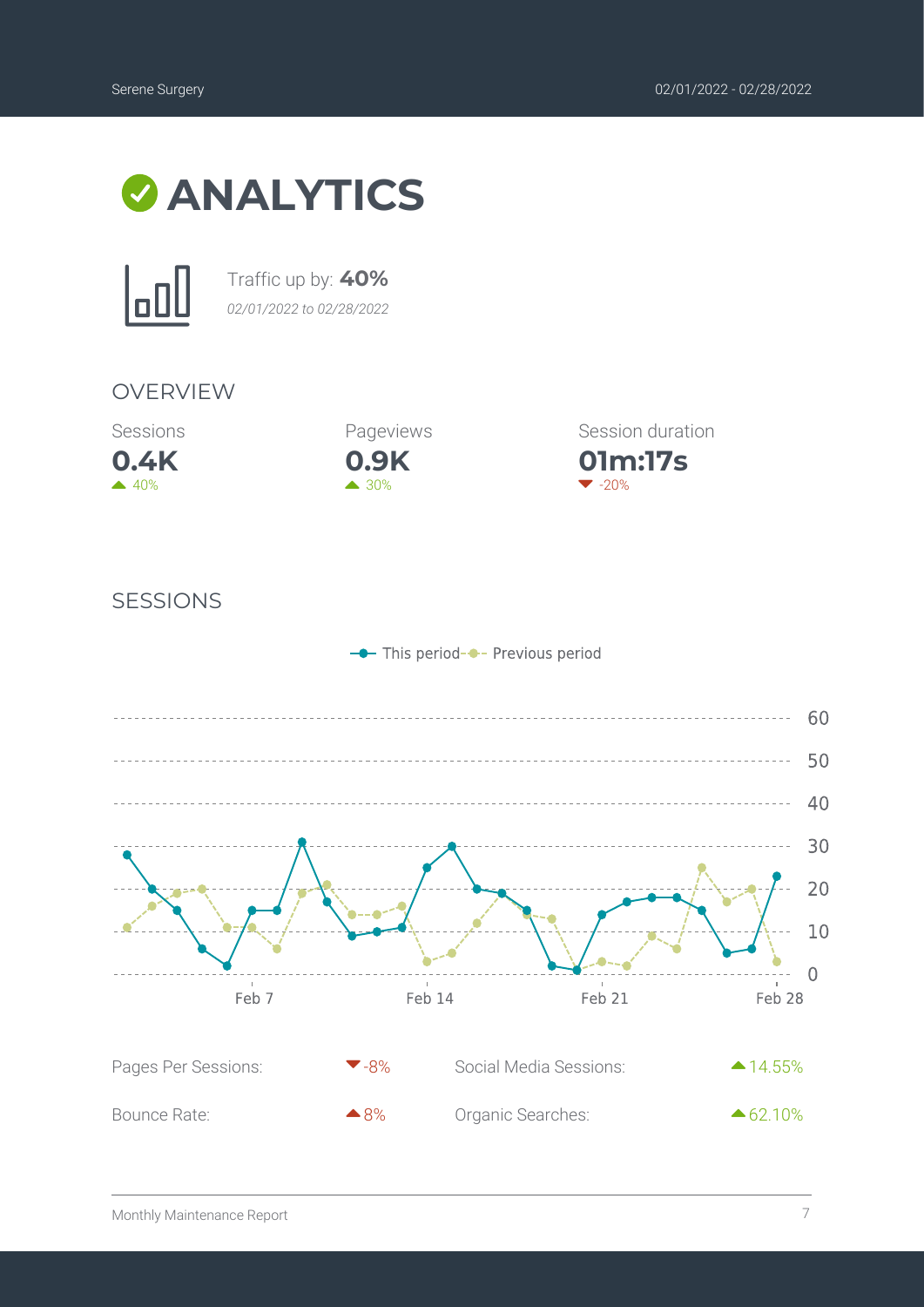| <b>Referrers</b>     | <b>Sessions</b> |
|----------------------|-----------------|
| google               | 213             |
| (direct)             | 154             |
| m.facebook.com       | 30              |
| I.facebook.com       | 25              |
| bing                 | 22              |
|                      |                 |
| <b>Countries</b>     | <b>Sessions</b> |
| <b>United States</b> | 444             |
| Canada               | $\overline{7}$  |
| India                | 7               |
| (not set)            | 6               |

| Pages                  | <b>Sessions</b> |
|------------------------|-----------------|
|                        | 471             |
| /services/             | 118             |
| /contact-us/           | 103             |
| /meet-dr-bishop/       | 102             |
| /career-opportunities/ |                 |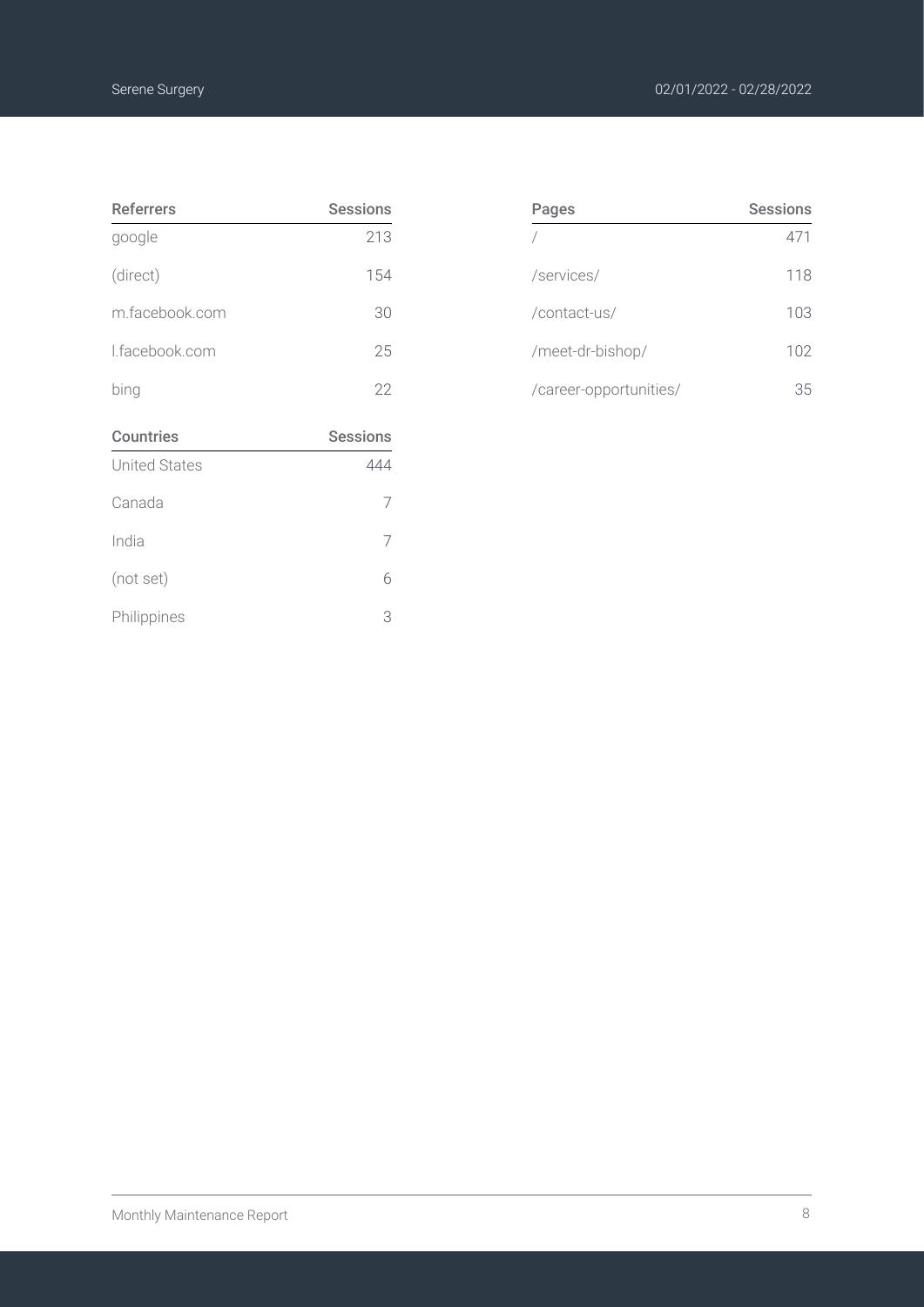### **SECURITY**



Total security checks: **29** *02/01/2022 to 02/28/2022*

### MOST RECENT SCAN

*02/28/2022*

Status: Clean

| Malware: Clean | Web Trust: Clean | Vulnerabilities: 0 |  |
|----------------|------------------|--------------------|--|

### SECURITY SCAN HISTORY (1/3)

| Date            | <b>Malware</b> | <b>Vulnerabilities</b> | <b>Web Trust</b> |
|-----------------|----------------|------------------------|------------------|
| 02/28/2022 7:32 | Clean          | Clean                  | Clean            |
| 02/27/2022 7:34 | Clean          | Clean                  | Clean            |
| 02/26/2022 6:33 | Clean          | Clean                  | Clean            |
| 02/25/2022 6:05 | Clean          | Clean                  | Clean            |
| 02/24/2022 3:02 | Clean          | Clean                  | Clean            |
| 02/23/2022 8:06 | Clean          | Clean                  | Clean            |
| 02/22/2022 6:30 | Clean          | Clean                  | Clean            |
| 02/21/2022 8:04 | Clean          | Clean                  | Clean            |
| 02/20/2022 7:33 | Clean          | Clean                  | Clean            |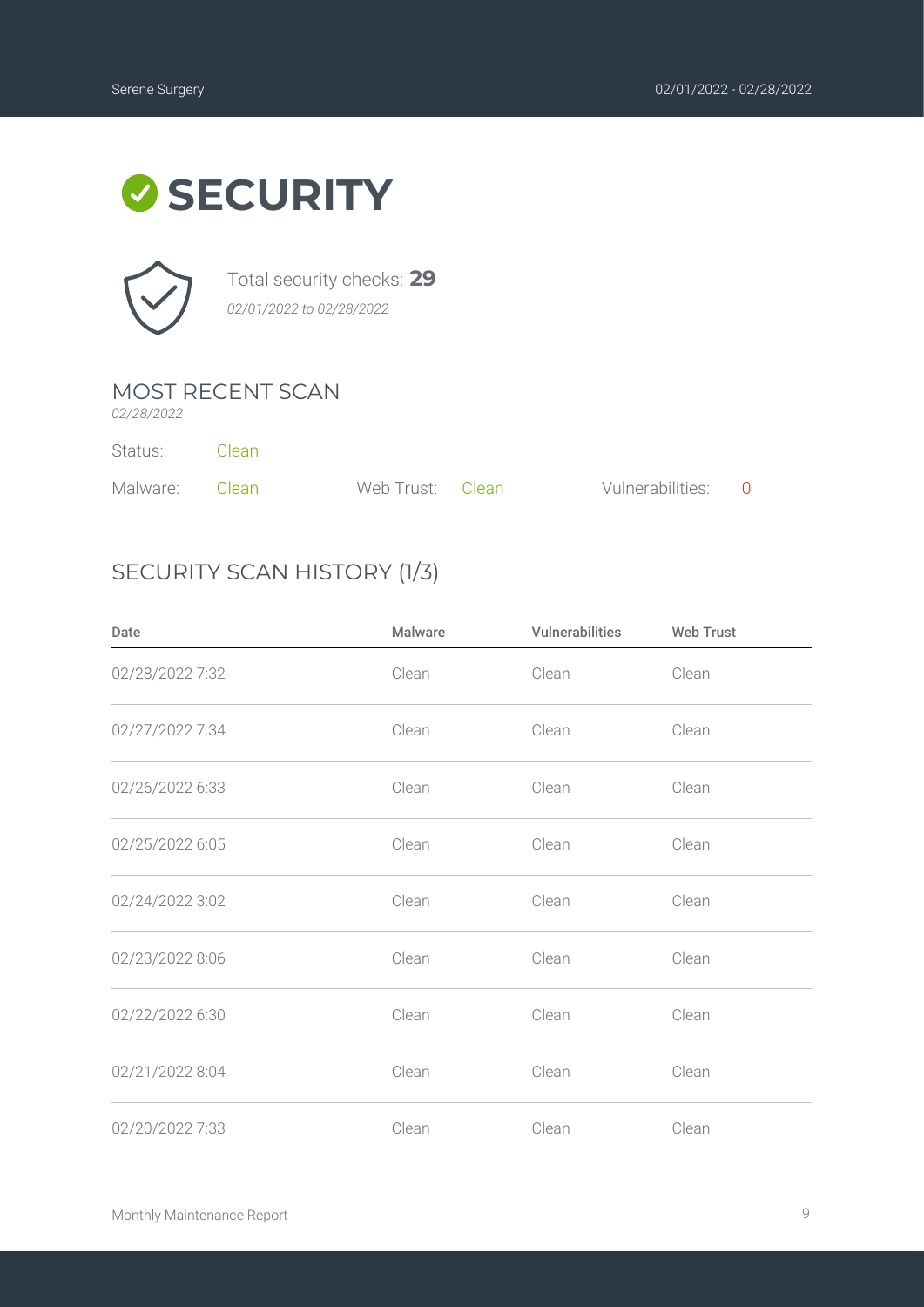### SECURITY SCAN HISTORY (2/3)

| Date            | <b>Malware</b> | Vulnerabilities | <b>Web Trust</b> |
|-----------------|----------------|-----------------|------------------|
| 02/19/2022 7:04 | Clean          | Clean           | Clean            |
| 02/18/2022 8:01 | Clean          | Clean           | Clean            |
| 02/17/2022 7:30 | Clean          | Clean           | Clean            |
| 02/16/2022 1:02 | Clean          | Clean           | Clean            |
| 02/15/2022 8:05 | Clean          | Clean           | Clean            |
| 02/14/2022 7:31 | Clean          | Clean           | Clean            |
| 02/13/2022 6:36 | Clean          | Clean           | Clean            |
| 02/12/2022 8:03 | Clean          | Clean           | Clean            |
| 02/11/2022 8:02 | Clean          | Clean           | Clean            |
| 02/10/2022 1:37 | Clean          | Clean           | Clean            |
| 02/09/2022 8:00 | Clean          | Clean           | Clean            |
| 02/08/2022 7:35 | Clean          | Clean           | Clean            |
| 02/07/2022 7:06 | Clean          | Clean           | Clean            |
| 02/06/2022 8:04 | Clean          | Clean           | Clean            |
| 02/05/2022 7:03 | Clean          | Clean           | Clean            |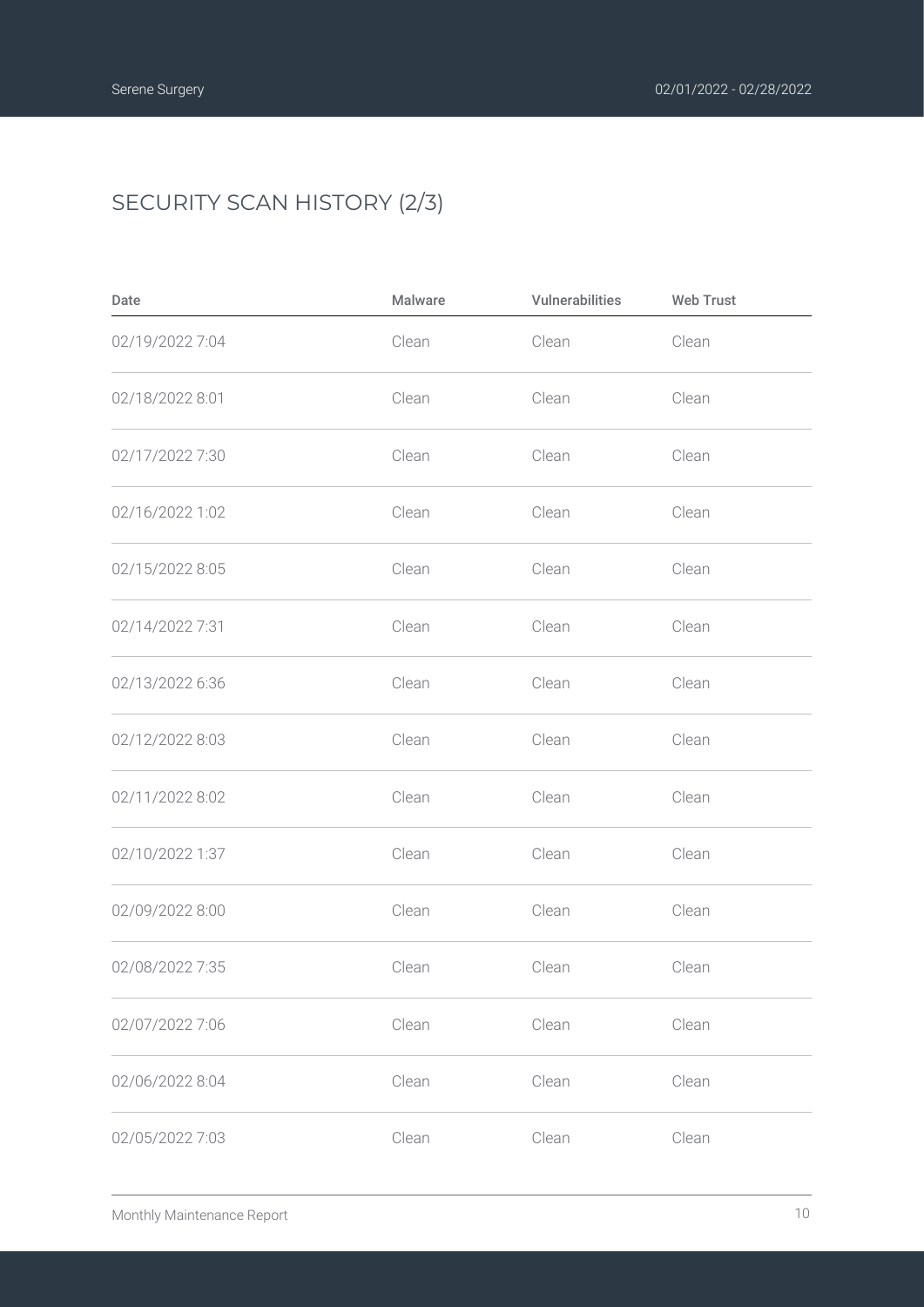### SECURITY SCAN HISTORY (3/3)

| Date             | <b>Malware</b> | <b>Vulnerabilities</b> | <b>Web Trust</b> |
|------------------|----------------|------------------------|------------------|
| 02/04/2022 14:09 | Clean          | Clean                  | Clean            |
| 02/04/2022 8:47  | Clean          | <b>Detected</b>        | Clean            |
| 02/03/2022 5:31  | Clean          | <b>Detected</b>        | Clean            |
| 02/02/2022 10:16 | Clean          | <b>Detected</b>        | Clean            |
| 02/01/2022 7:34  | Clean          | <b>Detected</b>        | Clean            |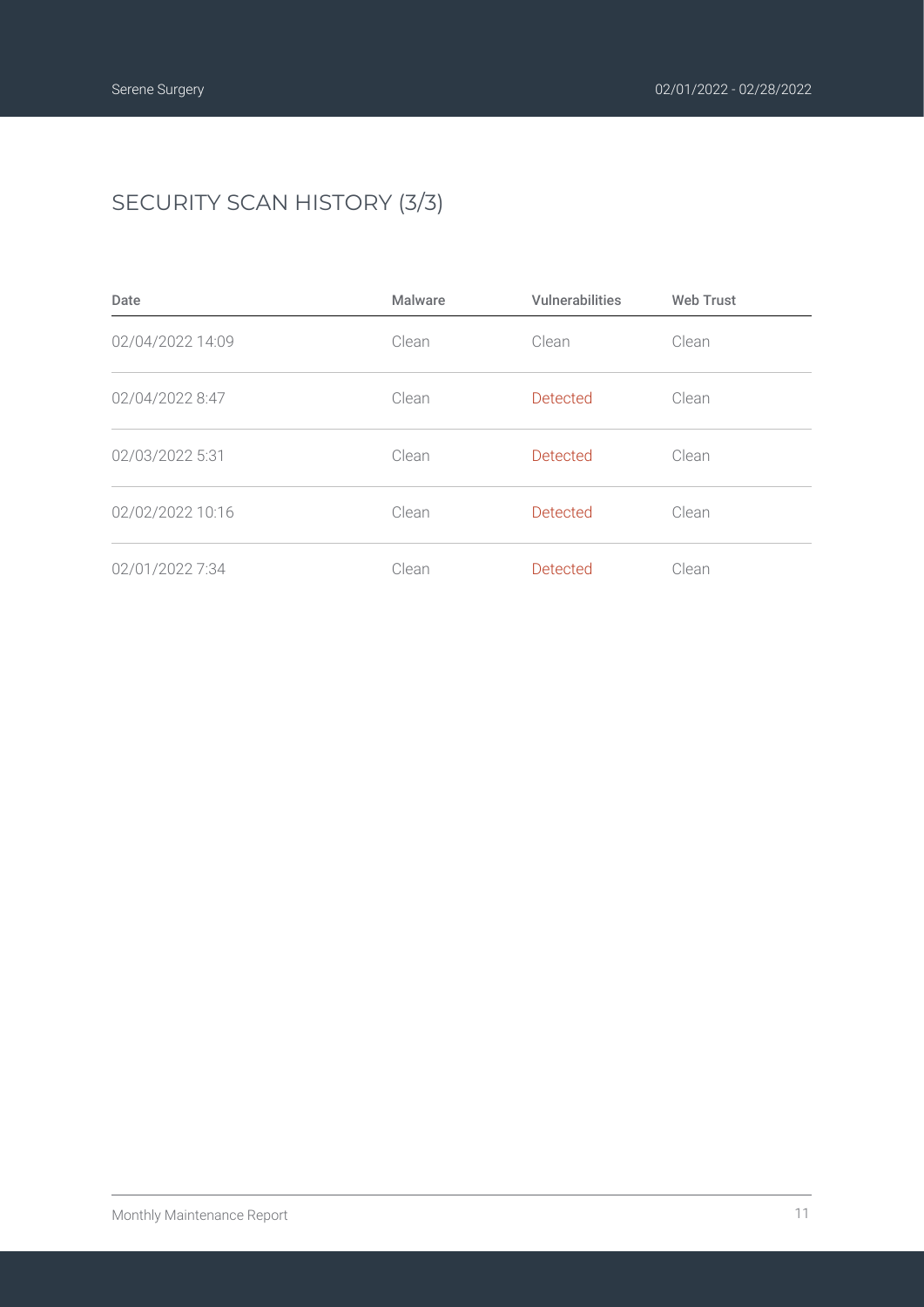### *O* PERFORMANCE



Total performance checks: **28** *02/01/2022 to 02/28/2022*

MOST RECENT SCAN *02/28/2022*

PageSpeed Grade

**A (91%) B (89%)** Previous check: 91%

PERFORMANCE OVERVIEW

|                          |            | - PageSpeedGrade - YSlowGrade |          |     |
|--------------------------|------------|-------------------------------|----------|-----|
|                          |            |                               |          | 100 |
|                          |            |                               |          | 90  |
|                          |            |                               |          | 80  |
|                          |            |                               |          | 70  |
|                          |            |                               |          | 60  |
|                          |            |                               |          | 50  |
|                          |            |                               |          | 40  |
|                          |            |                               |          | 30  |
|                          |            |                               |          | 20  |
|                          |            |                               |          | 10  |
| $\overline{\phantom{a}}$ | $\sim$ 1.1 | $\sim$ 1                      | $\sim$ 1 |     |
| Feb 4                    | Feb 11     | Feb 18                        | Feb 25   |     |

YSlow Grade

Previous check: 89%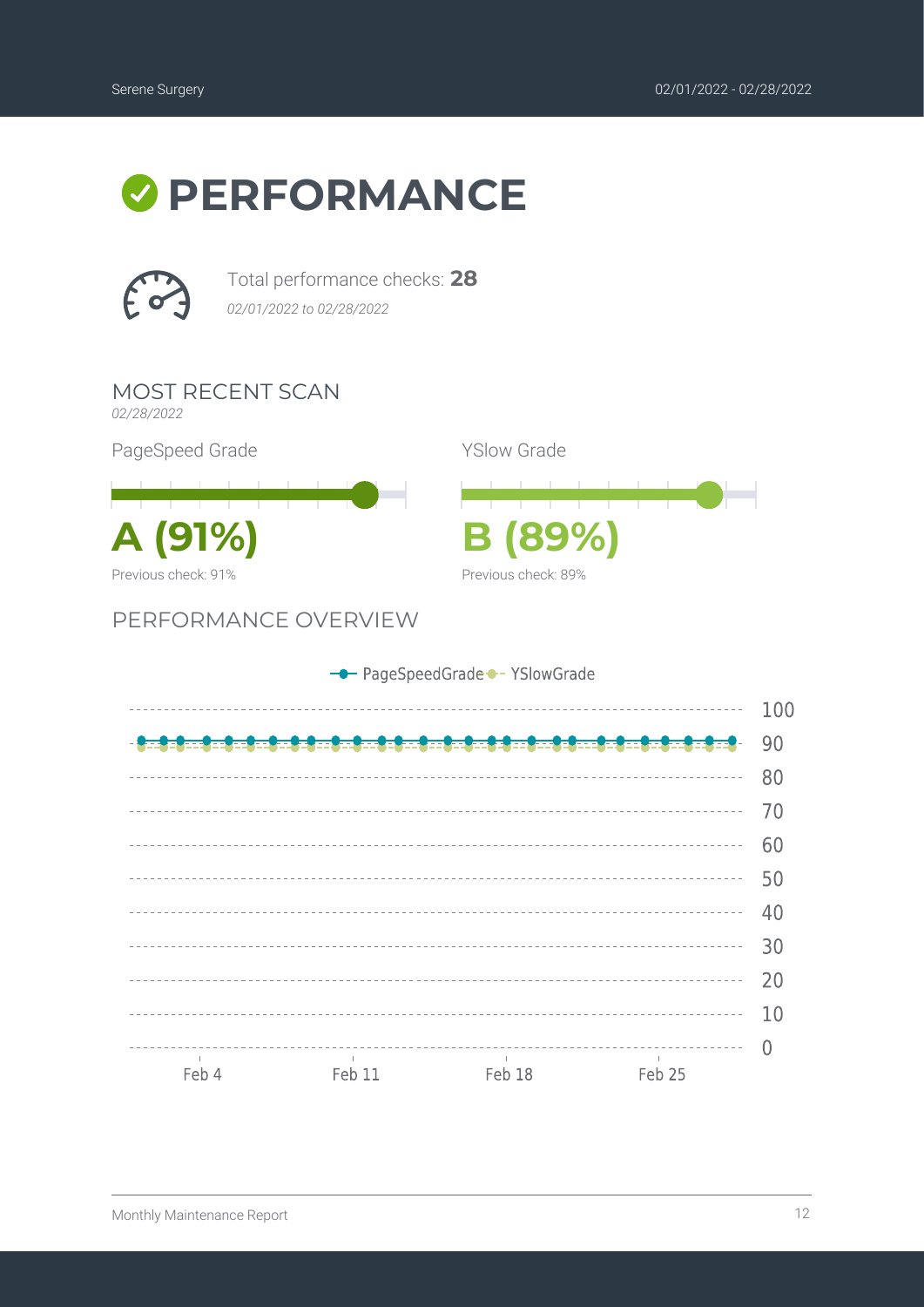### PERFORMANCE HISTORY (1/2)

| Date             | Load time | PageSpeed | YSlow   |
|------------------|-----------|-----------|---------|
| 02/28/2022 08:11 | 0.83s     | A(91%)    | B (89%) |
| 02/27/2022 07:11 | 0.63s     | A (91%)   | B (89%) |
| 02/26/2022 08:07 | 0.58s     | A (91%)   | B (89%) |
| 02/25/2022 06:38 | 0.68s     | A (91%)   | B (89%) |
| 02/24/2022 08:23 | 0.71 s    | A (91%)   | B (89%) |
| 02/23/2022 05:28 | 0.62s     | A (91%)   | B (89%) |
| 02/22/2022 08:26 | 0.58s     | A (91%)   | B (89%) |
| 02/21/2022 00:34 | 0.61s     | A (91%)   | B (89%) |
| 02/20/2022 07:47 | 0.64s     | A (91%)   | B (89%) |
| 02/19/2022 03:56 | 0.56s     | A (91%)   | B (89%) |
| 02/18/2022 00:47 | 0.65s     | A (91%)   | B (89%) |
| 02/17/2022 08:12 | 0.65s     | A (91%)   | B (89%) |
| 02/16/2022 06:55 | 0.68s     | A (91%)   | B (89%) |
| 02/15/2022 08:01 | 0.60s     | A (91%)   | B (89%) |
| 02/14/2022 05:11 | 0.73s     | A (91%)   | B (89%) |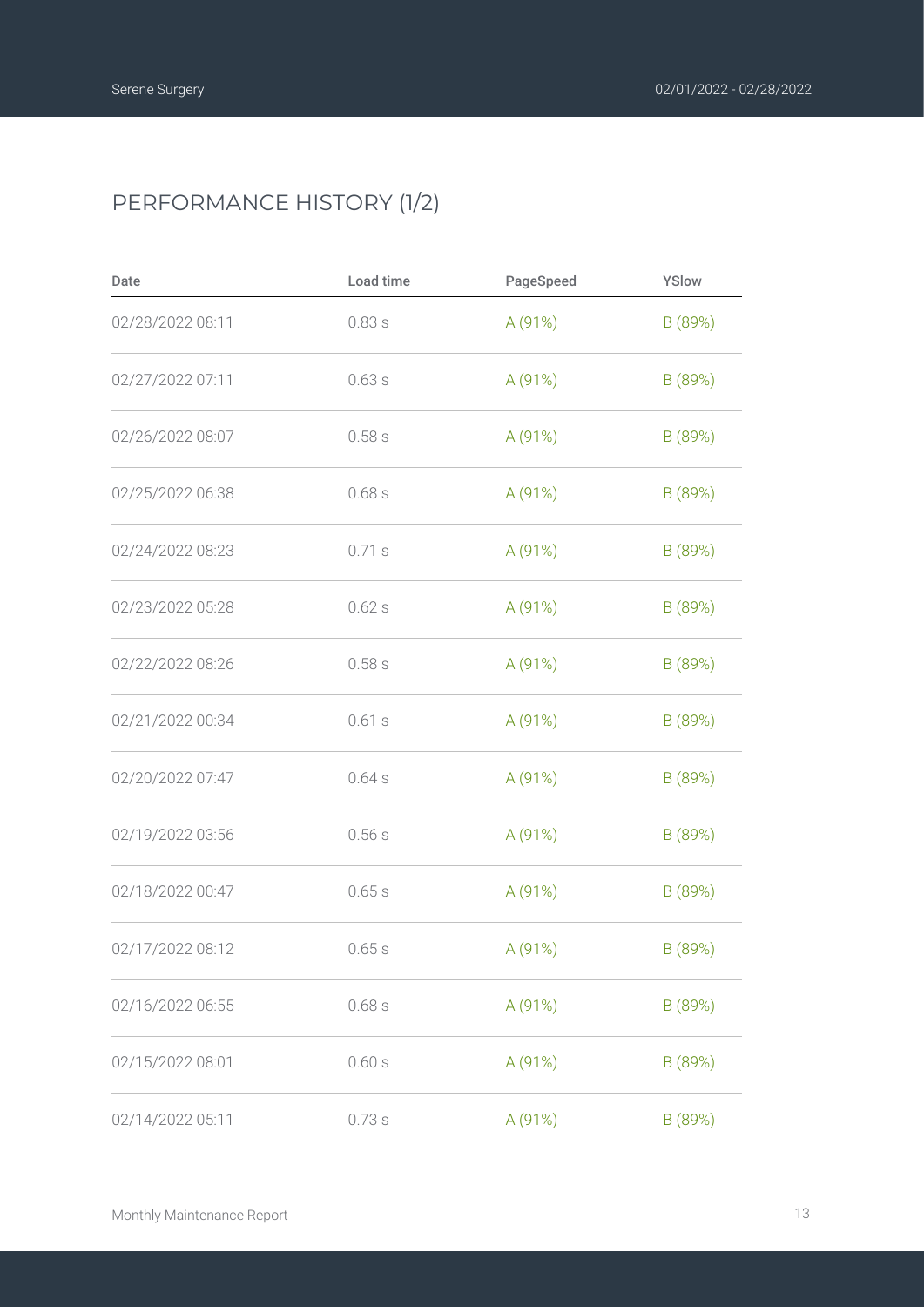### PERFORMANCE HISTORY (2/2)

| Date             | Load time | PageSpeed | YSlow   |
|------------------|-----------|-----------|---------|
| 02/13/2022 01:56 | 0.67s     | A (91%)   | B (89%) |
| 02/12/2022 07:35 | 0.65s     | A (91%)   | B (89%) |
| 02/11/2022 04:35 | 0.68s     | A (91%)   | B (89%) |
| 02/10/2022 04:53 | 0.58s     | A (91%)   | B (89%) |
| 02/09/2022 02:00 | 0.64s     | A (91%)   | B (89%) |
| 02/08/2022 08:08 | 0.78s     | A (91%)   | B (89%) |
| 02/07/2022 08:06 | 0.66s     | A (91%)   | B (89%) |
| 02/06/2022 07:40 | 0.70 s    | A (91%)   | B (89%) |
| 02/05/2022 07:36 | 0.63s     | A (91%)   | B (89%) |
| 02/04/2022 07:20 | 0.88s     | A (91%)   | B (89%) |
| 02/03/2022 02:24 | 0.66s     | A (91%)   | B (89%) |
| 02/02/2022 08:07 | 0.68s     | A (91%)   | B (89%) |
| 02/01/2022 07:36 | 0.63s     | A (91%)   | B (89%) |